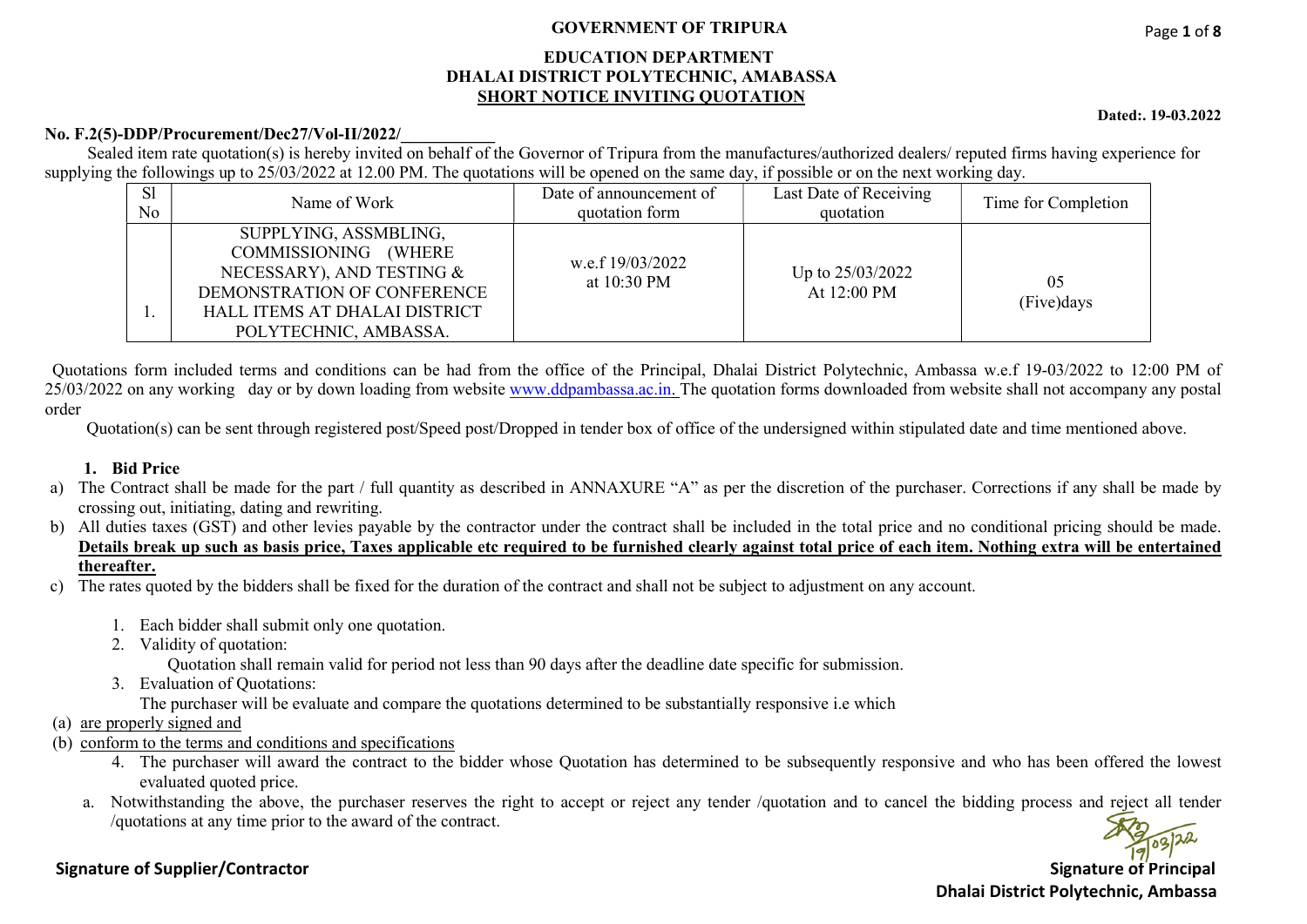- b. The bidder whose bid is accepted will be notified of the award of contact by the purchaser prior to expatriation of the tender /quotation validity period. The terms of the accepted offer shall be incorporated in the purchase order.
	- 5. Payment shall be made after delivery, testing commissioning and inspection etc of the goods.
	- 6. Warranty /Guarantee shall be for 01(one) year as a whole. If normal commercial warranty/guarantee exceed by 1(one) year, then higher of the two as indicated shall be applicable to the supplied goods.
	- 7. The tenders/quotations are to submit certified photocopies of current PTCC, GSTN certificates and PAN CARD.
	- 8. Brand name /model no. has to be mentioned.
	- 9. Tenders/quotations has to submitted along with manufacturers original (or certified by the manufactures with their stamps) brochure /catalogues without which tenders will be not be accepted.
	- 10. Supply, assembling (where necessary) etc. of all items including others accessories shall be the responsibility of the contractor.
	- 11. The contractor shall not be permitted to tender/quotations for works in Dhalai District Polytechnic, Ambassa responsible for award and execution of contract in which near relatives is posted in Accountant /as an Officer in any capacity between the grades of the Principal to Assistant Professor/Lecturer. He shall also intimate the name of persons who are working with him in any capacity or are subsequently employed by him and who are near relatives to any gazette officer in the Dhalai District polytechnic, Ambassa.
	- 12. Confusing/ errors if any noticed had to be got clarified /corrected from the Principal, Dhalai District Polytechnic, Ambassa prior to dropping of tender/quotations. Any claim of such issues after dropping of tender will not be entered.
	- 13. The contractor/supplier should initial all correction if any, to rate (s) and items in the tender. The contractor in full name should sign every page
	- 14. The bidder shall seal the bid /tender in an envelope (for each work separately) addressed to the Principal, Dhalai District Polytechnic, Ambassa super scribing on it the name of work.
	- 15. Tenders/quotations must be received in the office of the Principal, Dhalai District Polytechnic, Ambassa [employer] not later than time and date given in the notice of Invitation. If the specified date is declared holiday, tender(s) shall be received up to the appointment time on the next working day.
	- 16. GCT (including CGST & SGST) of materials/items in respect of the contract shall be payable by the contractor/supplier and the Government shall not entertain any claim whatsoever in this respect.
	- 17. Before submitting quotations, the tenders/quotations are to satisfy themselves by actual visit to the site of work as regards the prevailing condition to approaches and roads and availability of labour's and materials etc. and the tenderer submitting tenders/quotations shall be deemed to have done so. No claim on the above account will be entertained after wards.
	- 18. Any bid received by Principal, Dhalai District Polytechnic, Ambassa,[ employer] after the deadline for submission of quotations will summarily rejected and returned unopened to the bidder.
	- 19. The tender/quotations for work shall remain open for acceptance for a period of 90(Ninety) days from the date of opening of the tender. If any tenderer withdraws his tender before the said period or makes any modification in the terms and conditions of the tender which are not acceptable to the department, then the Government shall without prejudice to any other right or remedy be at liberty to forfeit the earnest money absolutely.
	- 20. Renderer(s) who to do not fulfil any of these conditions or are incompletely in any respect, are liable to be summarily rejection.
	- 21. In addition to deduction of GST will also be deducted at source as per applicable rules from the bills of the contractor/supplier from running/final bill.
	- 22. The contractor/supplier should quote in figures as well as in words the rates and amount tendered by them. The amount for each item should be worked out and requisite totals shall be given.

### Signature of Supplier/Contractor Supplier of Principal Supplier of Principal Signature of Principal Signature of Principal Signature of Principal Signature of Principal Signature of Principal Signature of Principal Signatu

Dhalai District Polytechnic, Ambassa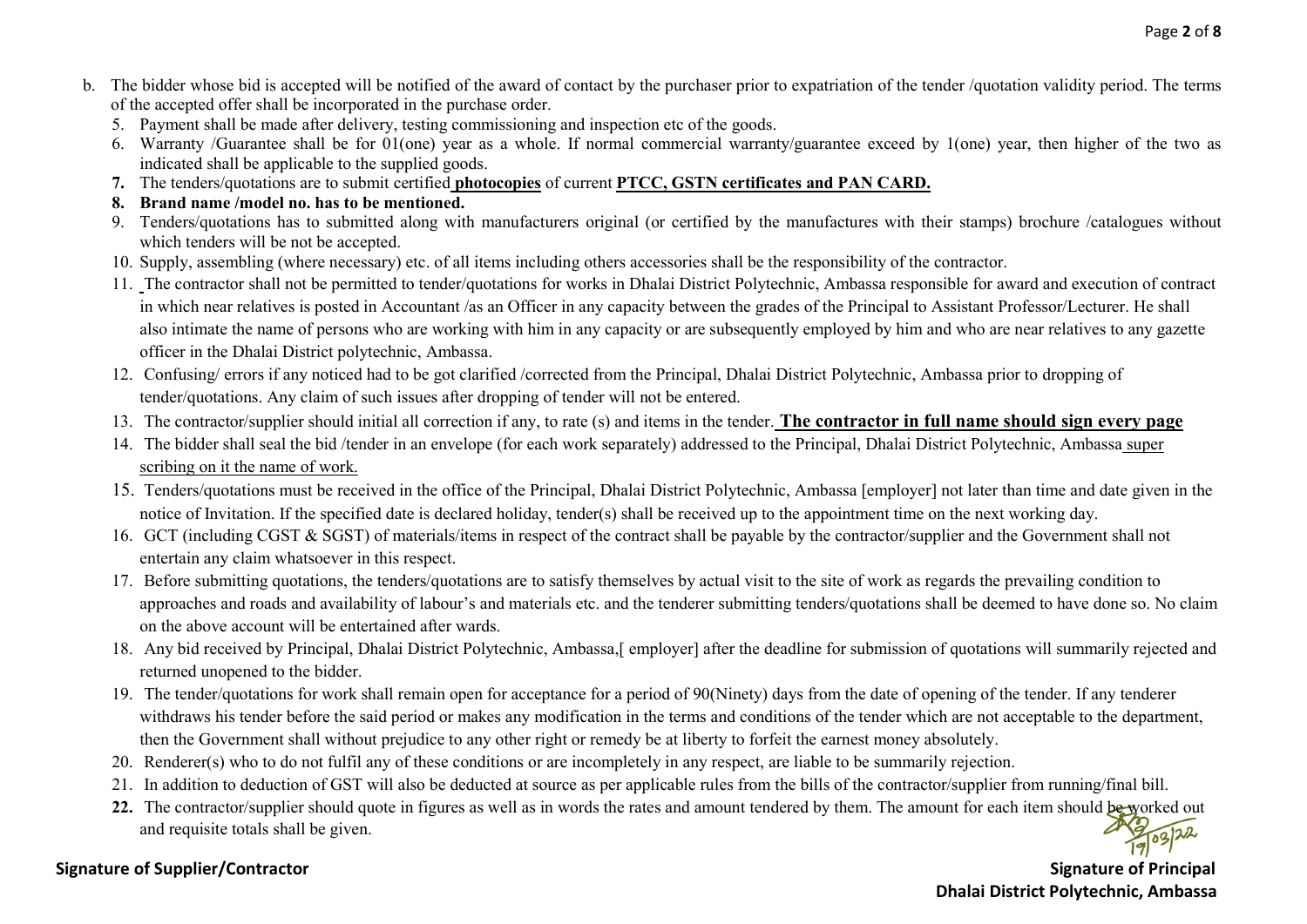### a) Correction of Errors

- b) The contractor/supplier shall quote the rates and amounts quoted by them **both in figures as well as in words.** The amount for each item shall be worked out and requisite totals shall be given.
- c) Special care shall be taken so that the rates and amounts are always written both in figures and words in such a way that interpolation is not possible. In case of figure, the words Rs, should be written before the figure and paisa at the and (Viz. Rs, 250.50p). In case of rate or amount in words, the words Rs. Should precede and the word only shall be written at the end (Viz.two hundred fifty and fifty only ).
- d) Item(s) for which no rate or price has been entered by the contractor /agency shall not be paid for and shall be deemed covered by the other rates /prices in the contract.
- e) When there is a difference between the rates in figures in words, the rates, which correspond to the amounts worked out by the contractor, shall be taken as correct.
- f) When the amount of an item is not worked out by the contractor/supplier or it does not correspond with the rates written either in figures or in words, then the rated quoted by the contractor/supplier in words shall be taken is correct.
- g) When the rate quoted by the contractor in figures and words tallies but the amount is not worked out correctly. The rate quoted by the contractor/supplier shall be taken as correct and not the amount...
- h) All corrections to rates an amount in the tender shall be initiated by the contractor/supplier. Every page including the blank pages of bid document shall be signed by the contractor.
- 24. The materials shall be loaded and unloaded by the suppliers at his or her own cost and risk.
- 25. The materials shall be dispatched under coverage of transited insurance at the supplier own cost and risk.

26. The firm shall commission the materials at the site selected by the department and rendered demonstration / operational training to the department staff for a period suitable for the purpose.

27. Operation and service manual, parts catalogue, list of fast moving spares and recommended maintenance chart should be supplied free of cost along with each material if any.

- 28. Transit permit/ interstate clearance and such other issues will be the responsibility of the renderer, Northing extra will be entertained.
- 29. Canvassing in connection with tenders/quotations is strictly prohibited and the tender/quotation submitted by the bidder who will resort to canvassing will be liable to rejection.

30. No non-Indian national as labour, who does not possess valid passport and visa will be allowed to work under any contractor. If otherwise the contract will be cancelled and there is no bar by police for prosecution of these contractors along with their laborers.

31. The "Defects liability Period "for the work is 1(one) year from the date of successful competition of supply. If any defects noticed within the "Defects liability Period" the same shall be rectified / replaced (same configuration or latest) by the bidder or firm at their cost and risk within 1(one) month from the date of intimation.

# 32. Experience certificate is to be provided in similar nature work as a prime contractor at least for one similar work of value not less than 80% of the estimated cost put to tender in the last 2(two) years to quality for awarding of the work.

Page 3 of 8

Signature of Supplier/Contractor Supplier of Principal Supplier of Principal Supplier of Principal Signature of Principal Signature of Principal Signature of Principal Signature of Principal Signature of Principal Signatur Dhalai District Polytechnic, Ambassa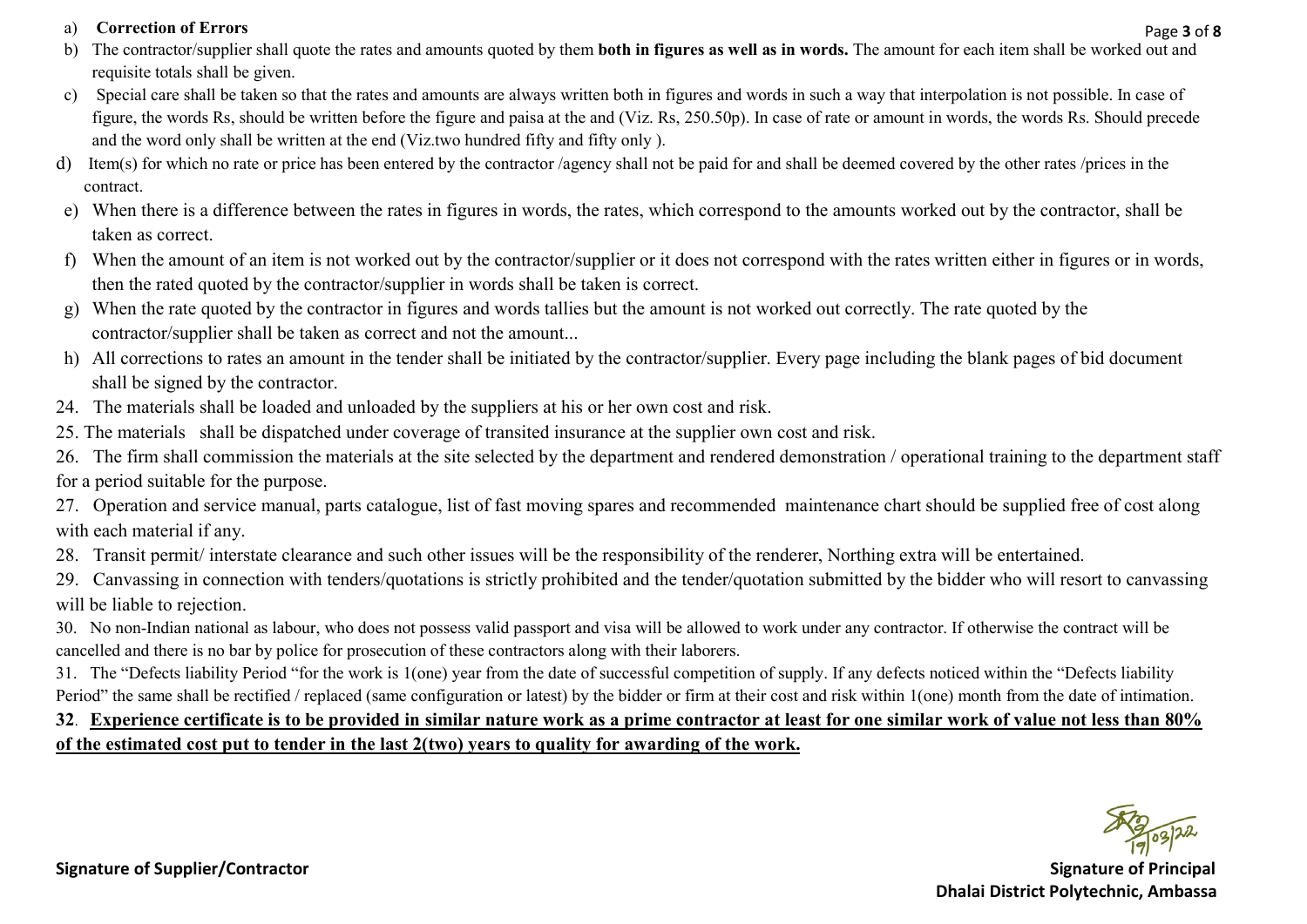#### BID FORM

|                             | CONFERENCE HALL ITEMS AT DHALAI DISTRICT POLYTECHNIC, AMBASSA.                                                       |            |    | Name of the Works: - SUPPLYING, ASSMBLING, COMMISSIONING (WHERE NECESSARY), AND TESTING & DEMONSTRATION OF                                                               |
|-----------------------------|----------------------------------------------------------------------------------------------------------------------|------------|----|--------------------------------------------------------------------------------------------------------------------------------------------------------------------------|
| Reference:                  |                                                                                                                      |            |    |                                                                                                                                                                          |
| Sir,                        |                                                                                                                      |            |    |                                                                                                                                                                          |
|                             |                                                                                                                      |            |    |                                                                                                                                                                          |
|                             | Conditions of Contract enclosed there with at a total Fixed Contract price of -                                      |            |    |                                                                                                                                                                          |
|                             | $\mathbf{Rs}^{**}$                                                                                                   |            |    | [in figures]                                                                                                                                                             |
|                             | $\mathsf{Rs.}$                                                                                                       | [in words] |    |                                                                                                                                                                          |
|                             | We hereby confirm that this bid is valid for not less than 90 days as per terms and condition already state earlier. |            |    | This bid and your written acceptance of it shall constitute a binding contract between us. We understand that you not bound to accept the lowest or any bid you receive. |
| Yours faithfully,           |                                                                                                                      |            |    |                                                                                                                                                                          |
| Authorized Signature:       |                                                                                                                      | Date:      |    |                                                                                                                                                                          |
|                             |                                                                                                                      |            |    |                                                                                                                                                                          |
|                             | Name of Bidder:                                                                                                      |            |    |                                                                                                                                                                          |
|                             |                                                                                                                      |            | ** | To be filled by the Bidder, together with his particulars and date of                                                                                                    |
| submission.                 |                                                                                                                      |            |    |                                                                                                                                                                          |
| At the bottom of this form. |                                                                                                                      |            |    |                                                                                                                                                                          |

209/22

Signature of Supplier/Contractor and Signature of Principal Dhalai District Polytechnic, Ambassa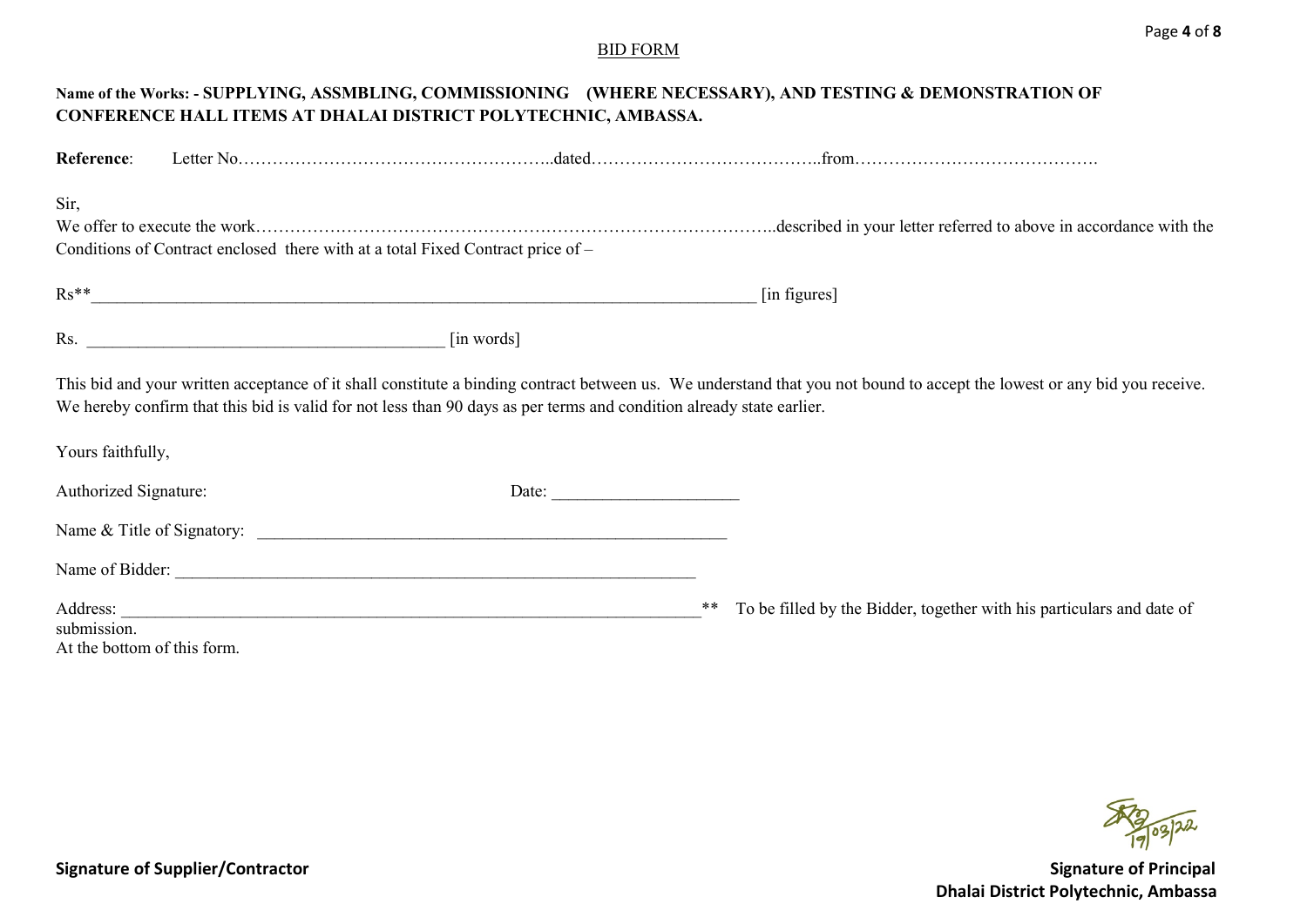## AGREEMENT FROM FOR

## Name of the Works SUPPLYING, ASSMBLING, COMMISSIONING (WHERE NECESSARY), AND TESTING & DEMONSTRATION OF CONFERENCE HALL ITEMS AT DHALAI DISTRICT POLYTECHNIC, AMBASSA. ARTICLES OF AGREEMENT

| 1. This deed agreement is made in the form of agreement on<br>2022<br>between<br>month<br>day                                  |
|--------------------------------------------------------------------------------------------------------------------------------|
| the                                                                                                                            |
| (Employer), or his authorized representative (hereinafter referred to as the first party) and<br>(Name of the Contractor), S/O |
| (hereinafter referred to as works)<br>resident of<br>(hereinafter to as the second party), to execute the work of              |
| on the following terms and conditions.                                                                                         |
| 2. Cost of the Contract                                                                                                        |
| The total cost of the work (hereinafter refer to as the "total cost") is Rs.<br>as reflected in Annexure $-$ "A"               |
| 3. Payments under the contract                                                                                                 |
| Payment to the second party for the work will be released by the first party in the following manner :-<br>a)                  |
| Payment shall be made immediate after successful completion of the work.                                                       |

b) Payment at each stage will be made by the first party :- On the second party submitting an invoice for an equivalent amount.

#### 4. Completion time

The work is to be completed within 5(Five) days. The time shall be reckoned immediately from the date of issue of work order. In exceptional circumstances, the time period stated in this clause may be extended in writing by mutual consent of both the parties.

5. Any wilful delay on the part of the second party in completing the work within the stipulated period will render him liable to pay liquidated damages @Rs.0.5% of the contract price per day which will deduct from payments due to him. The first party may cancel the contract and take recourse to such other action as deemed appropriate once the total amount of liquidated damages exceeds 2% of the contract amount.

## 6. The second party shall:

- a) Take up the supply and arrange for its completion within the time period as stipulated
- b) Employee suitable skilled persons to carry out the assembling (where necessary) and commissioning etc.
- c) Be responsible for bringing any discrepancy to the notice of the representative of the first party and seek necessary clarification.
- d) Keep the first party informed about the progress of work.
- e) Be responsible for all security and watch and ward arrangements at site till completion of the work and handing over as well.
- f) Pay all duties taxes (GST) and other levies payable by agencies as per law under the contract (First party will effect deduction from running bills in respect of such taxes as may be imposed under the law)
- 7. Dispute settlement :-

Signature of Supplier/Contractor Signature of Principal Dhalai District Polytechnic, Ambassa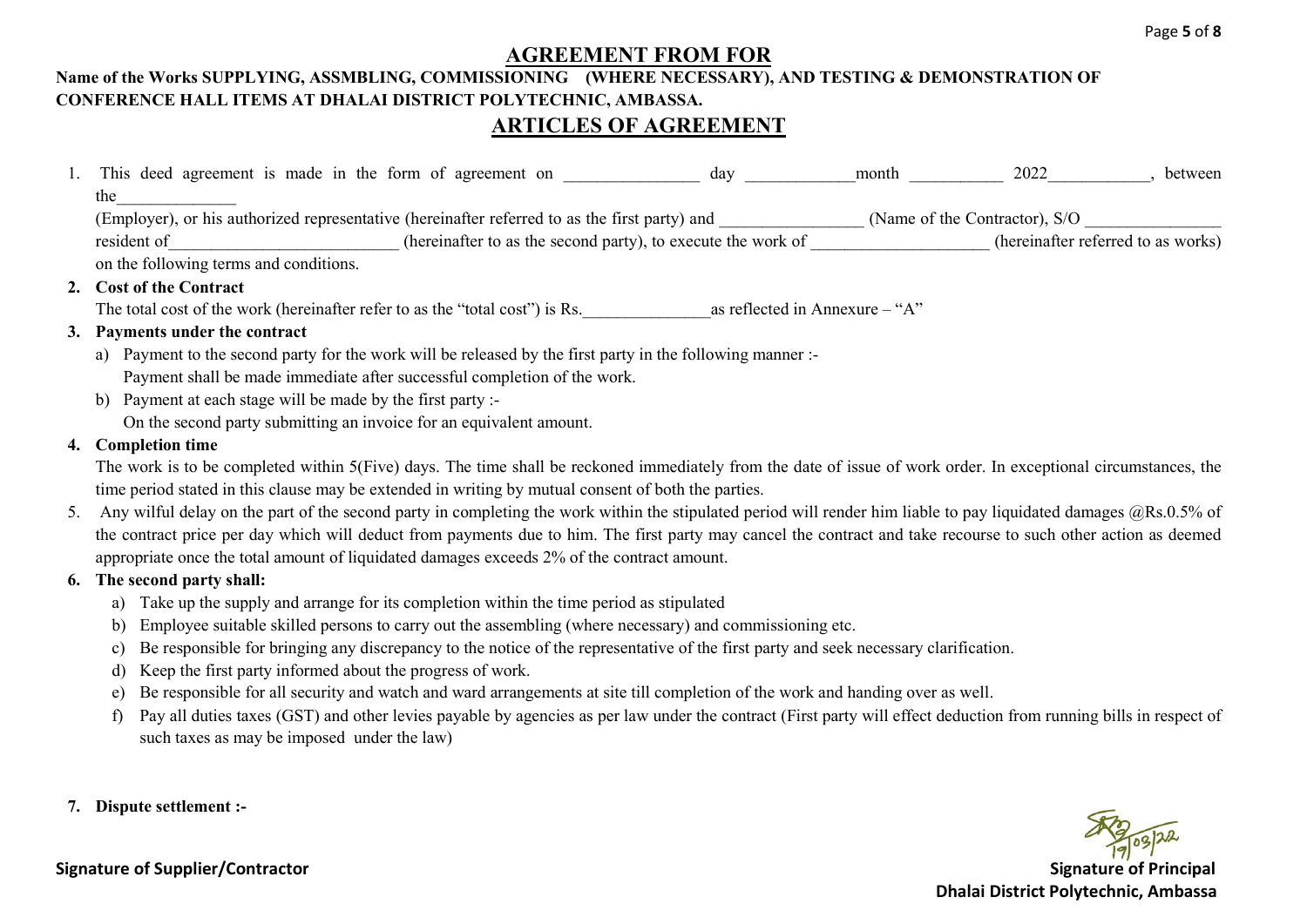Except where otherwise provide in the contract all questions and disputes relating to the meaning of the specifications, designs, drawings and instructions hereinbefore mentioned and of workmanship or materials used on the work or as to any other question, claim, right matter or thing whatsoever, in any way arising out of or relating to the contract, designs, drawing, specifications, estimates, instructions order or those, conditions or otherwise concerning the works, or the execution or failure to execute the same whether arising during the progress of the work or after the completion or abandonment thereof shall be referred to the sole arbitration of the person appointed by the Director of Higher Education, Government of Tripura. It will be no objection to any such appointment that arbitrator so appointed is a Government servant, that he had to deal with the mater to which the contract relates and that in the course of his duties as Government servant he had expressed views on all or any of the matters in dispute or difference. The arbitrator to whom the matter is originally referred being transferred or another person to act as arbitrator accordance with the terms of the contract. Such persons shall be entitled to proceed with reference from the stage at which it was left by his predecessor. It also a term of this contract that no person other than a person appointed by such Director of Higher Education or as aforesaid should act as arbitrator and if for any reason that is not possible, the matter is not be referred to arbitration at all. In all cases where the amount of the claim in dispute is Rs. 50,000 (Rupees Fifty Thousand) and above, the arbitrator shall give reasons for the award.

 Subject as aforesaid the provisions of the Arbitration act, 1940, or any statutory modification or re-enactment thereof the rules made there under and for the time being in force shall apply to the arbitration proceeding under this part.

 It also term of the contract that the party invoking arbitration shall specify the dispute or disputes to be referred to arbitration under this part together with the amount or amounts claimed in respect of each such dispute.

 It also term of the contract that the party invoking arbitration shall specify the dispute or disputes to be referred to arbitration under this part together with the amount or amounts claimed in respect of each such dispute.

It is also term of the contract that if the contractor(s) do/does not make any demand for arbitration in respect of any claim(s) in writing within 90 days of receiving the intimation from the Government that the bill is ready for payment in the claim of the contractor(s) will be demand to have been waived and absolutely barred and the Government shall be discharged and released of all liabilities under the contract in respect of these claims.

The arbitrators may from time to time with consent of the parties and enlarge the time for making and publishing the award.

Signature of Supplier/Contractor Signature of Principal Dhalai District Polytechnic, Ambassa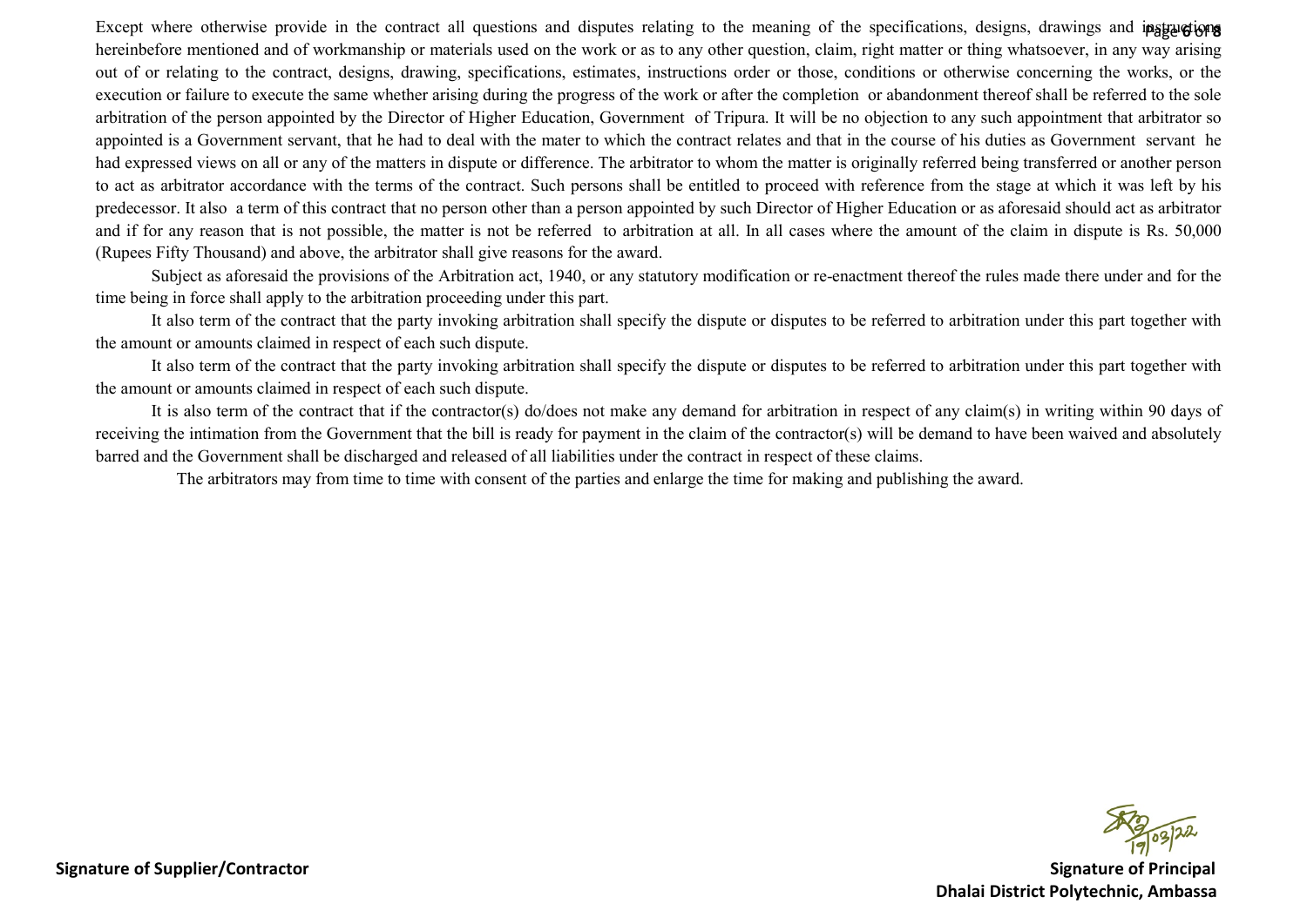# Annexure – "A"

## Name of the Work: SUPPLYING, ASSMBLING, COMMISSIONING (WHERE NECESSARY), AND TESTING & DEMONSTRATION OF CONFERENCE HALL ITEMS AT DHALAI DISTRICT POLYTECHNIC, AMBASSA.

| <b>SL</b><br>N <sub>o</sub> | Name of Equipment                                                                                                                                                                                                      | Specifications                                                                                                                                                                                                         | Model<br>Number | Quantity | Rate(in Rs.)<br>including of<br>all Taxes | <b>Total Amount</b><br>(Rs.) |
|-----------------------------|------------------------------------------------------------------------------------------------------------------------------------------------------------------------------------------------------------------------|------------------------------------------------------------------------------------------------------------------------------------------------------------------------------------------------------------------------|-----------------|----------|-------------------------------------------|------------------------------|
| 1.                          | Ahuja Central Power Amplifier                                                                                                                                                                                          | <b>CMA 5400</b>                                                                                                                                                                                                        | 8543            | 01       |                                           |                              |
| 2.                          | Ahuja Chairman Unit                                                                                                                                                                                                    | <b>CMC 5100</b>                                                                                                                                                                                                        | 8518            | 01       |                                           |                              |
| $\overline{3}$ .            | Ahuja Deligate Unit                                                                                                                                                                                                    | CMD-5200                                                                                                                                                                                                               | 8518            | 29       |                                           |                              |
| 4.                          | Ahuja Amplifier                                                                                                                                                                                                        | <b>SSA-250 DP</b>                                                                                                                                                                                                      | 8543            | 01       |                                           |                              |
| 5.                          | Ahuja Wall Speaker                                                                                                                                                                                                     | <b>ASX 312 B</b>                                                                                                                                                                                                       | 8518            | 04       |                                           |                              |
| 6.                          | Ahuja Conference System                                                                                                                                                                                                | $CC-46/47$                                                                                                                                                                                                             | 8544            | 04       |                                           |                              |
| 7.                          | Speaker Cable Finolex                                                                                                                                                                                                  | Finolex, 0.75                                                                                                                                                                                                          | 8544            | 01       |                                           |                              |
| 8.                          | Table Meeting Microphone/Table<br>Gooseneck Wired Microphone System -<br>Table Mounted Corded Voice<br>Condenser Mic with Pop Filter - XLR                                                                             | Microphone/Table Gooseneck Wired<br>Microphone System - Table Mounted<br>Corded Voice Condenser Mic with Pop<br>Filter - XLR                                                                                           | Any<br>standard | 02       |                                           |                              |
| 9.                          | <b>AHUJA Cordless GOOSNECK</b><br>Microphone AWM630VG                                                                                                                                                                  | <b>AHUJA Cordless GOOSNECK</b><br>Microphone AWM630VG                                                                                                                                                                  | <b>AHUJA</b>    | 02       |                                           |                              |
| 10.                         | JBL Go 3, Wireless Ultra Portable<br>Bluetooth Speaker, JBL Pro Sound,<br>Vibrant Colors with Rugged Fabric<br>Design, Waterproof, Type C                                                                              | Wireless Ultra Portable Bluetooth<br>Speaker, JBL Pro Sound, Vibrant<br>Colors with Rugged Fabric Design,<br>Waterproof, Type C                                                                                        | <b>JBL</b>      | 01       |                                           |                              |
| 11.                         | JBL Flip 5 Wireless Portable Bluetooth<br>Speaker, JBL Signature Sound with<br>Powerful Bass Radiator, Vibrant Colors<br>with Rugged Fabric Design, JBL<br>PartyBoost, IPX7 Waterproof & Type C<br>(Without Mic, Blue) | JBL Flip 5 Wireless Portable Bluetooth<br>Speaker, JBL Signature Sound with<br>Powerful Bass Radiator, Vibrant<br>Colors with Rugged Fabric Design,<br>JBL PartyBoost, IPX7 Waterproof &<br>Type C (Without Mic, Blue) | <b>JBL</b>      | 01       |                                           |                              |
| 12.                         | AC machine                                                                                                                                                                                                             | Godrej 1.5 Ton Inverter 5 Star<br>Copper (2022 Range) GIC<br>18PGC5-WVA (R-290) Split AC<br>(White)                                                                                                                    | Godrej          | 02       |                                           |                              |

Signature of Supplier/Contractor and Signature of Principal Dhalai District Polytechnic, Ambassa